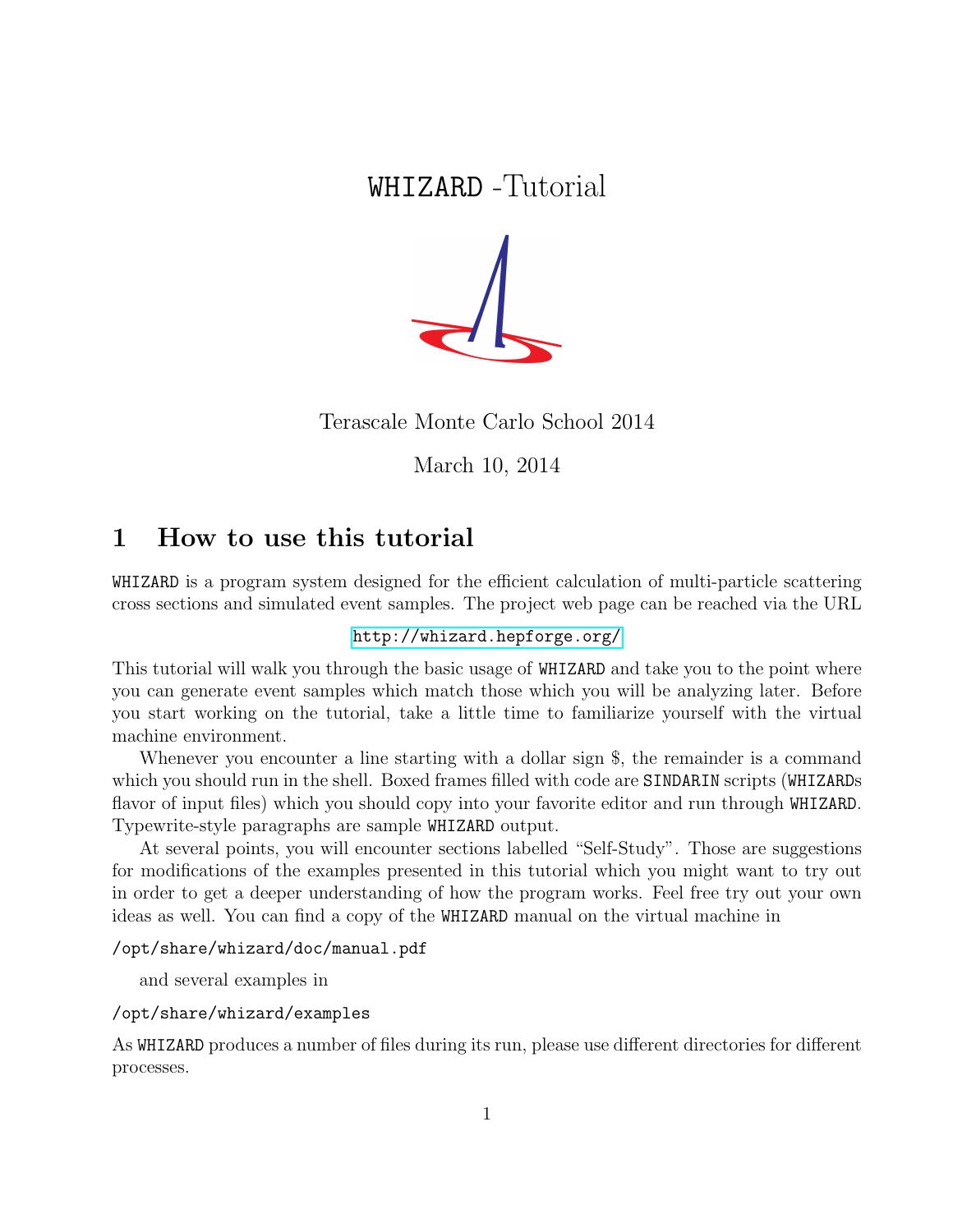## 2 First steps

In this first part of the tutorial, you will learn how to invoke WHIZARD and get a short overview over its input language SINDARIN. No physics in this section.

## 2.1 Invoking the program

After installation (its already installed in the VM), WHIZARD is available as a standalone program which can be executed by calling the binary:

#### \$ whizard

The program now starts, prints its banner and then waits for input on stdin. For now, we can terminate the run by pressing ctrl-d in order to send an end-of-file. Of course, the usual way to run WHIZARD is not to read from stdin but to supply an input file as an argument when calling the program.

After WHIZARD has terminated, inspect the directory in which you ran the program. You will find that it has left you a file called whizard.log. This file contains a copy of most of the output also sent to stdout during the run.

## 2.2 Talking to the WHIZARD: SINDARIN and "Hello, World!"

WHIZARD expects input in its own scripting language called SINDARIN. Therefore, start out by writing the SINDARIN flavor of the usual "Hello, World!" program. Create a file called hello world.sin containing

```
printf "Hello, World"
```
and run it through WHIZARD via

\$ whizard ./hello\_world.sin

## 2.3 Variables

WHIZARD predefines many variables and also allows you to define your own. As with most languages, SINDARINs variables come in different types. Among others, there are integer, real, complex, string and logical variables, the last two of which are prefixed with \$ and ? respectively. In order to get a list of the predefined variables, augment your script by another line such that it reads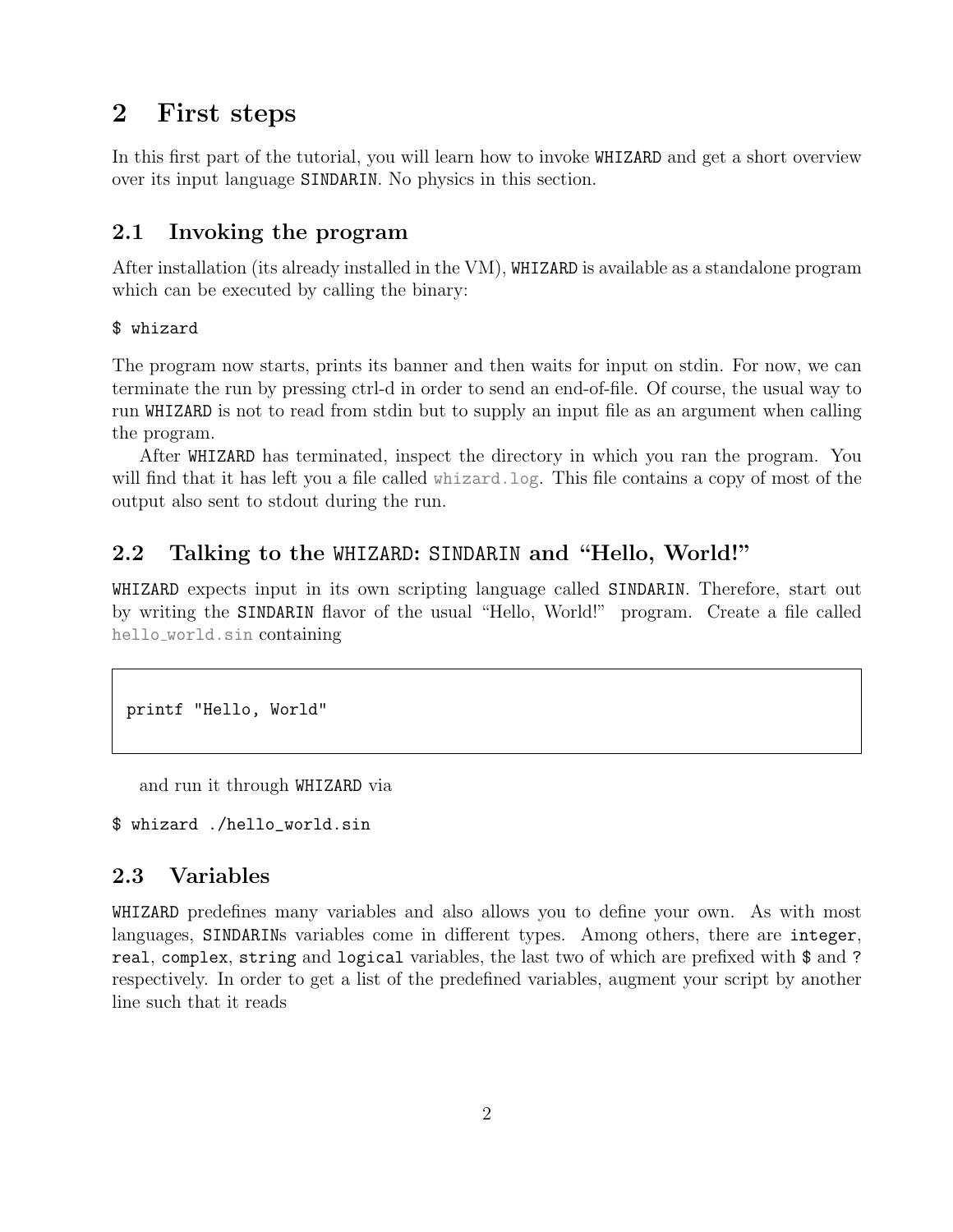printf "Hello, World" show ()

and rerun it. show is the second WHIZARD command we encounter. Used without argument, it prints a list of all defined variables, but arguments such as model or ??? are possible. You can easily get a scrollable version of the same list via

\$ echo 'show ()' | whizard | less

(a nice trick if you are unsure how a variable is called or want to find out the defaults). Take some time to inspect the result. Most variables act as options controlling the behavior of WHIZARD commands $^1$  $^1$ , e.g. \$restrictions or ?alpha\_s\_is\_fixed. Further down the list, you will find variables of real type like GF and  $mZ$  which repesent parameters of the currently active model and which you can modifiy in order to change the model values. Note that some of those are marked by an asterisk \*: this tells you that they are automatically calculated and cannot be changed by assignment. At the bottom of the variable list youll find a long list of more exotic definitions like

 $down* = PDG(1)$  $dbar* = PDG(-1)$ 

Those are "PDG array" type variables which bind one or more PDG numbers to a name. They are defined in the model files and are used to refer to particles when defining processes and observables.

In order to see some of the things you can do with variables, try another SINDARIN script (or augment your existing one)

```
real conv = 360. / 2. / pi
printf "Weinberg angle, default value [degrees]: %f" (asin (sw) * conv)
mW = 70 GeV
printf "Weinberg angle, new value [degrees]: %f" (asin (sw) * conv)
```
Note that the line breaks are not mandatory; SINDARIN s syntax is not line based. The output should look like

[user variable] conv = 5.729577951308E+01 Weinberg angle, default value [degrees]: 28.127416 SM.mW = 7.000000000000E+01 Weinberg angle, new value [degrees]: 39.857282

<span id="page-2-0"></span><sup>&</sup>lt;sup>1</sup> The first entry seed  $\Rightarrow$  [integer] is not a variable but shows the currently used random number seed.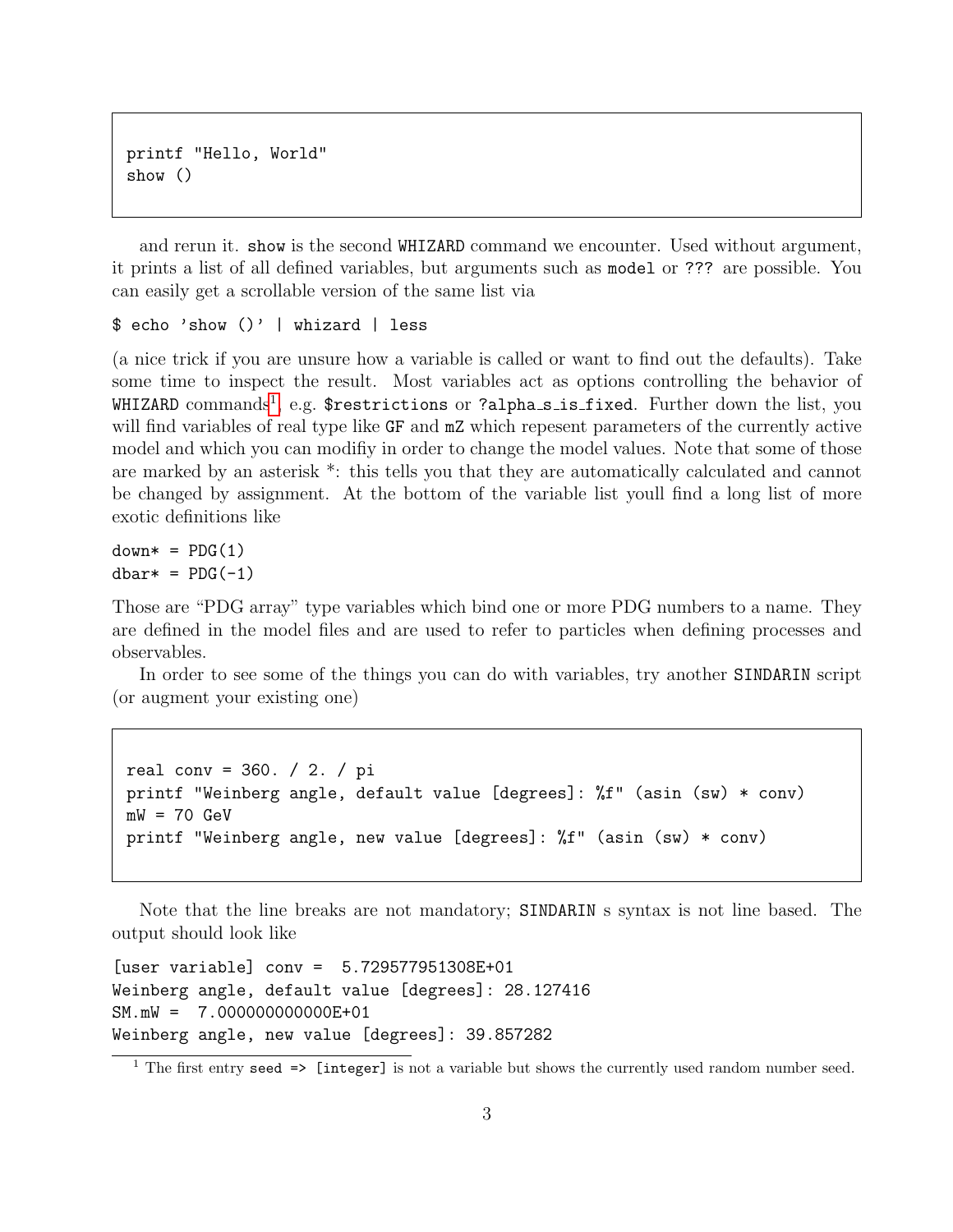What happened?

- 1. We defined a new real variable called conv and assigned it the conversion factor from radians to degrees. Evidently, WHIZARD has some predefined constants like pi. Note you must explicitly declare the type when you use a new variable for the first time: integer, real, complex, string or logical. Every assignment is reflected in the program output, making it easy to find out what happened after the run.
- 2. We used printf to print the value of the Weinberg angle. The formats of the values are defined in the message string, and the actual values are given as a comma separated list in parenthesis. WHIZARD accepts most of the format specifiers also used in C and other languages. We also used a function, asin, to get the value of the angle.
- 3. A new value was assigned to the W mass. Note that although their use is not mandatory, WHIZARD supports and encourages the use of units where appropiate. You can find a list of them in the manual; the default energy unit is GeV. The output  $SM.mW = \ldots$  confirms that we indeed modified a model input parameter.
- 4. The next printf statement reflects the fact that the Weinberg angle is not a free quantity but does depend on the W mass. The corresponding relation is defined in the model file.

## 2.4 Other SINDARIN constructs

Although we will not cover them in this tutorial, SINDARIN has several additional constructs common to programming languages:

- Loops. SINDARIN supports scanning over variables, a feature which can be exploited for parameter scans,
- Conditionals. The usual if...then...else construct exists and can be used for code blocks and in expressions. The latter can be very useful in defining observables for histogramming (more later).
- sprintf. This works similarly to printf, but returns a string. Allows e.g. for automatic generation of different histograms in a loop.

All of these features are documented in the manual.

## 2.5 Self-Study

Play a bit around with variable assignments and expressions, and try to find out which functions WHIZARD supports for use in expressions and how common operators look like and work. If you like, look up loops and conditionals in the manual and try them out.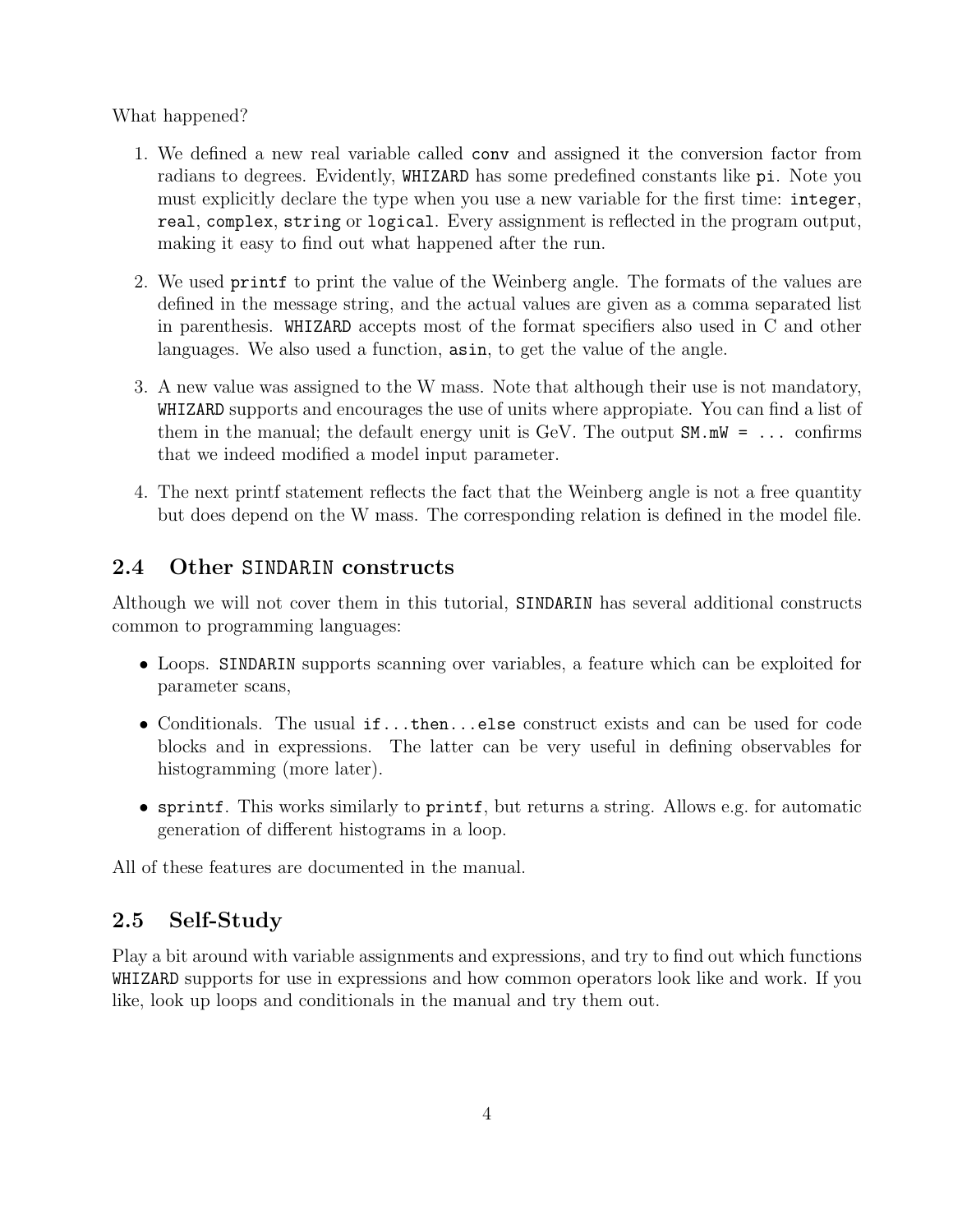# 3 A first stab at physics:  $e^+e \rightarrow W^+W$

In this section we will use the trivial example of  $e^+e \to W^+W$  to see how the basic functionality of a tree level Monte Carlo works in WHIZARD: process definition, integration and event generation.

## 3.1 Process definition and integration

Create a SINDARIN script with the following content

```
! Define the process
process proc = "e+", "e-" => "W+", "W-"
! Deactivate visualization of channel history
?vis_history = false
! Compile the process into a process library
compile
! Set the process energy
sqrts = 500 GeV! Integrate the process
integrate (proc)
```
(note the appearance of comments) and run it through WHIZARD. You will be greeted by a lot of output. What happened?

#### 3.1.1 Process definition and code generation

The first line process proc =  $\dots$  defines our W pair production process and assigns the name proc with which we will refer to it in the remainder of the script. Note the appearance of quotation marks—those are needed to prevent WHIZARD from interpreting the + and - as operators. However, most WHIZARD models define several aliases for each particle. Instead of e+, e-, W+ and W- one could also use E1, e1, Wp and Wm. An exhaustive list of definitions can be found in the model file

/opt/share/whizard/models/SM.mdl

Matrix elements for WHIZARD are generated by a separate matrix element generator called O'MEGA. For every process, O'MEGA generates a piece of FORTRAN code which is dynamically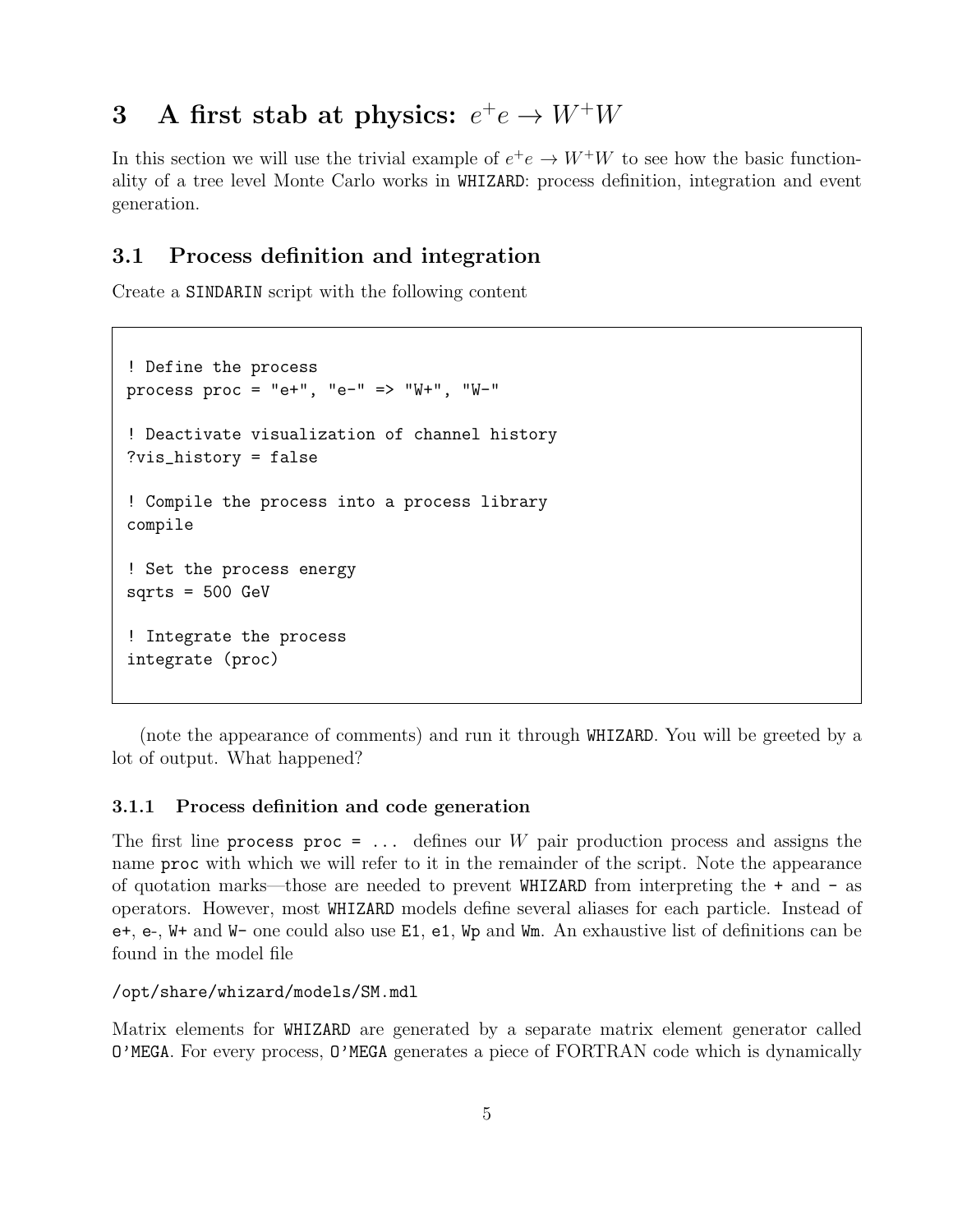compiled and loaded by WHIZARD. The compile statement in the second line triggers the code generation and the compilation into a process library, which is then loaded.[2](#page-5-0)

#### 3.1.2 Phase space parameterization and integration

The third statement in the script,  $sqrt{s}$  = ..., sets the center of mass energy of the process and is then followed by the final integrate statement, which takes the name(s) of the process(es) to be integrated in parenthesis, separated by commata. The first interesting bit of output from the integrate commend is

```
| Phase space: generating configuration ...
| Phase space: ... success.
| Phase space: writing configuration file 'proc_i1.phs'
| Phase space: 3 channels, 2 dimensions
```
For efficient integration of multileg cross sections, WHIZARD employs a multichannel Monte Carlo integrator (VAMP). Each channel corresponds to a separate phase space parametrization, automatically tailored to map out a class of singularities, combined with a Monte Carlo grid and a weight. During adaption, grids and weights are iteratively optimized. What does the above output signifify? WHIZARD starts out looking for a existing phase space parameterization for the process and, upon discovering that none exists, generates a new one. For our trivial example, this step is instantaneous, but for more complicated (multijet) processes, it may take a finite amount of time.

After the channels and grids have been set up, WHIZARD starts the adaption and integration process. The output from this process reads

```
| Starting integration for process 'proc'
| Integrate: iterations not specified, using default
| Integrator: 2 chains, 3 channels, 2 dimensions
| Integrator: Using VAMP channel equivalences
| Integrator: 1000 initial calls, 20 bins, stratified = T
| Integrator: VAMP
|=============================================================================|
| It Calls Integral[fb] Error[fb] Err[%] Acc Eff[%] Chi2 N[It] |
|=============================================================================|
  1 864 7.2138993E+03 5.97E+01 0.83 0.24* 26.15
  2 776 7.2042129E+03 3.62E+01 0.50 0.14* 44.66
  3 776 7.2335102E+03 4.02E+01 0.56 0.15 44.11
|-----------------------------------------------------------------------------|
  3 2416 7.2167572E+03 2.45E+01 0.34 0.17 44.11 0.15 3
|-----------------------------------------------------------------------------|
  4 9984 7.1964029E+03 4.65E+00 0.06 0.06* 45.49
```
<span id="page-5-0"></span><sup>2</sup> The explicit invocation of compile is not mandatory. If you omit it, the program will automatically generate the matrix element upon integration or simulation.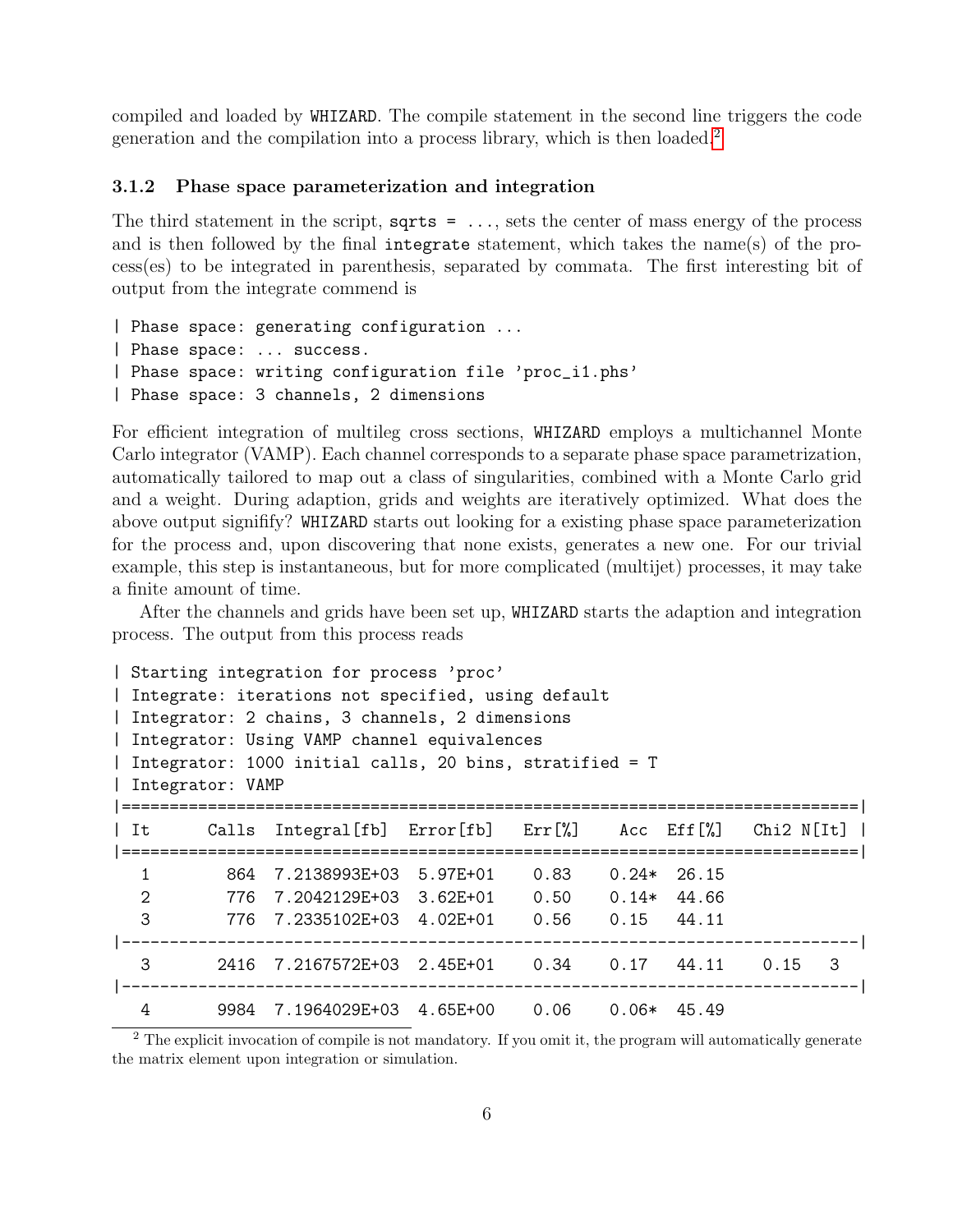| ۰. | 9984 7.1954733E+03 4.72E+00 0.07                    |      | 0.07 | 4549 |  |
|----|-----------------------------------------------------|------|------|------|--|
| 6  | 9984 7.1910422E+03 4.79E+00                         | 0.07 | 0.07 | 4546 |  |
|    |                                                     |      |      |      |  |
| 6  | 29952 7.1943588E+03 2.73E+00 0.04 0.07 45.46 0.36 3 |      |      |      |  |
|    |                                                     |      |      |      |  |

| Time estimate for generating 10000 events: 0d:00h:00m:02s

Each line corresponds to an adaption run in which the phase space is sampled and the grids and weights of the different channels are adapted. The whole adaption is separated into two batches of iterations, and only the results of the second batch are actually used to compute the integral (the first batch is also different in that only the grids are adapted and the weights are kept fixed). The asterisk denotes the "current best grid". During event generation, the last one of those is used to sample the phase space. The default choices for the number of iterations and samples ("calls") depend on the process under consideration and are usually sufficient to achieve a stable integration result. However, there are situations in which more control is desireable. This can be achieved by the iterations option. In order to see how it works, modify the example in the following way

integrate (proc) { iterations = 3:1000:"gw", 5:3000:"w", 5:10000 }

(enclosing the statement in curly braces localizes its effect to this specific integrate command) and observe how the output changes. The flags "g", "w" or "gw" tells WHIZARD to adapt the grid, the weight or both of them at each iteration. If no flag is set neither the grid nor the weight will be adjusted. This is the preferable option for the final run.

#### 3.1.3 Event generation and analysis

In order to see how event generation and analysis works in WHIZARD modify the previous example by appending the lines

```
! Define a histogram for the angular distribution
histogram angular_distribution (-1, 1, 2. / 30.) {
$title = "Angular distribution"
x_{1abc1} = " \cos \theta_{W_-}$"
}
analysis = record angular_distribution (eval cos (Theta) ["W-"])
! Generate 1 fb-1 of events
simulate (proc) {
```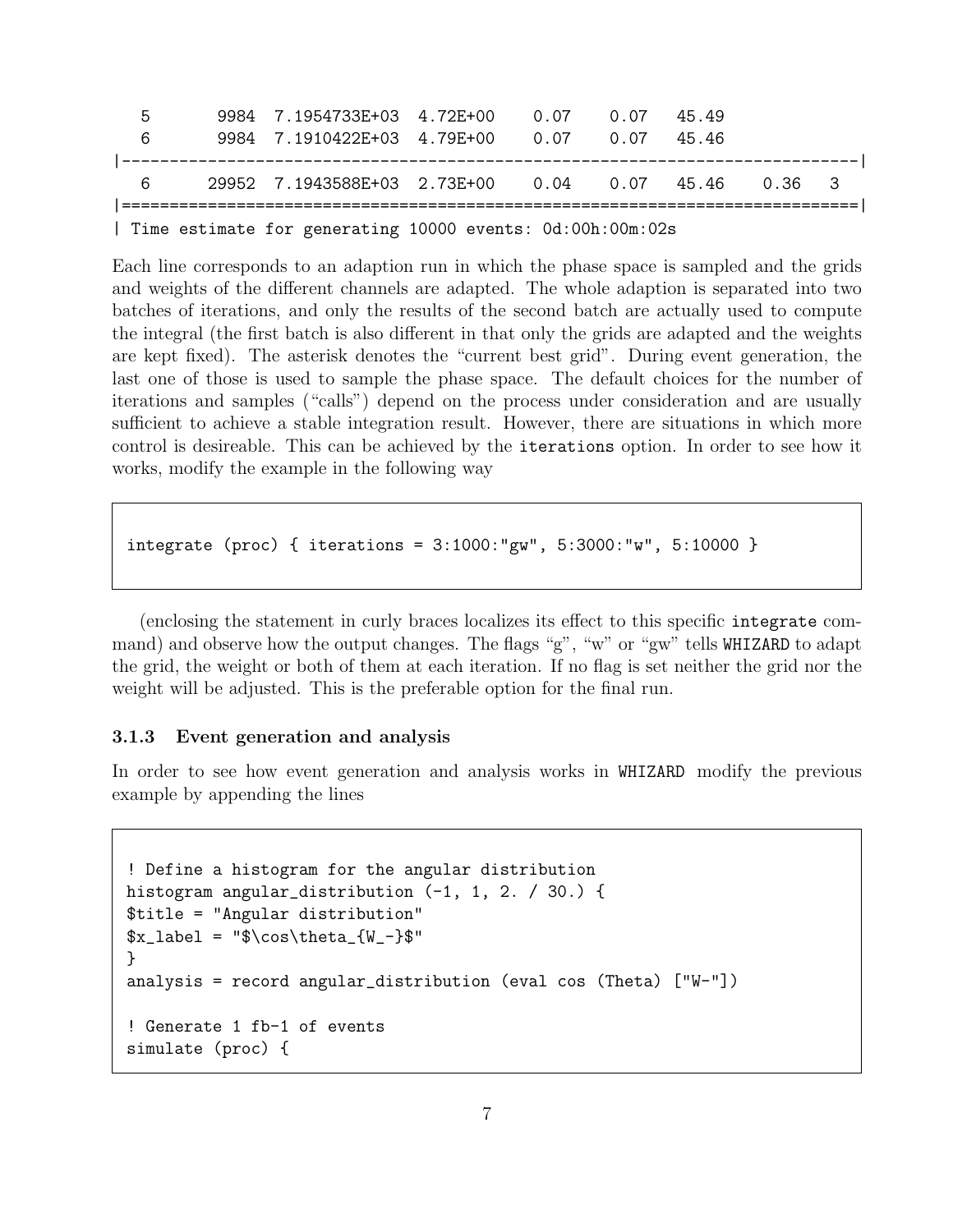```
luminosity = 1 / 1 fbarn
}
! Compile the analysis to a file
compile_analysis
```
The first statement defines a histogram; the three numbers in parenthesis denote the range and the bin width. Since we are going to histogram the cosine of the polar angle, our histogram goes from  $-1$  to 1, and we choose it to have 30 bins. The second statement analysis = ... assigns an analysis expression. This will be executed for every event generated in the simulation. As this expression introduces a lot of new stuff, lets break it up:

- ["W-"] defines a "subevent". A subevent is a set of momenta associated with final state particles (or combinations of them). The subevent defined above is trivial in that it consists only of the  $W^-$  momentum. We could also have built a subevent with two separate momenta via ["W+":"W-"] (which would have made no sense in this context) or have added up the momenta of both W bosons by writing [collect["W+":"W-"]]. There are many ways to manipulate subevents which allow to build quite elaborate observables that can be used in the context of cuts, scale and analysis expressions. You can find a list of them in the manual.
- eval is a function which takes an expression and evaluates it in the context of a subevent.
- Theta is an observable. An observable is a quantity which maps one or two four momenta to a number. Observables may only appear in the context of an **eval** function (or in the **all** and any functions which will be discussed later). In this example, we have used Theta as a unary observable, thus calculating the polar angle, but we could also have evaluated it on a pair of subevents (this is different from a single subevent with multiple momenta!) by doing eval cos (Theta) ["W+","W-"]. In this context, Theta would have evaluated to the angle enclosed by the two W momenta. You can find a list of all available observables in the manual.
- record takes a number and records it in a histogram. It is in fact a function returning a logical value, which allows to chain several record calls via the and operator in order to fill several histograms at once <sup>[3](#page-7-0)</sup>. The result tells whether the observable lies in the histogram range.

So, in a nutshell, this definition will cause WHIZARD to calculate  $\cos \theta_{W}$ − for every event and bin the values in the previously defined histogram.

The actual simulation is triggered by the simulate command, with which we request the program to simulate 1 fb<sup>-1</sup> of unweighted events. We could also have used n\_events = 10000

<span id="page-7-0"></span><sup>3</sup>Obviously, WHIZARD does not short-circuit the and.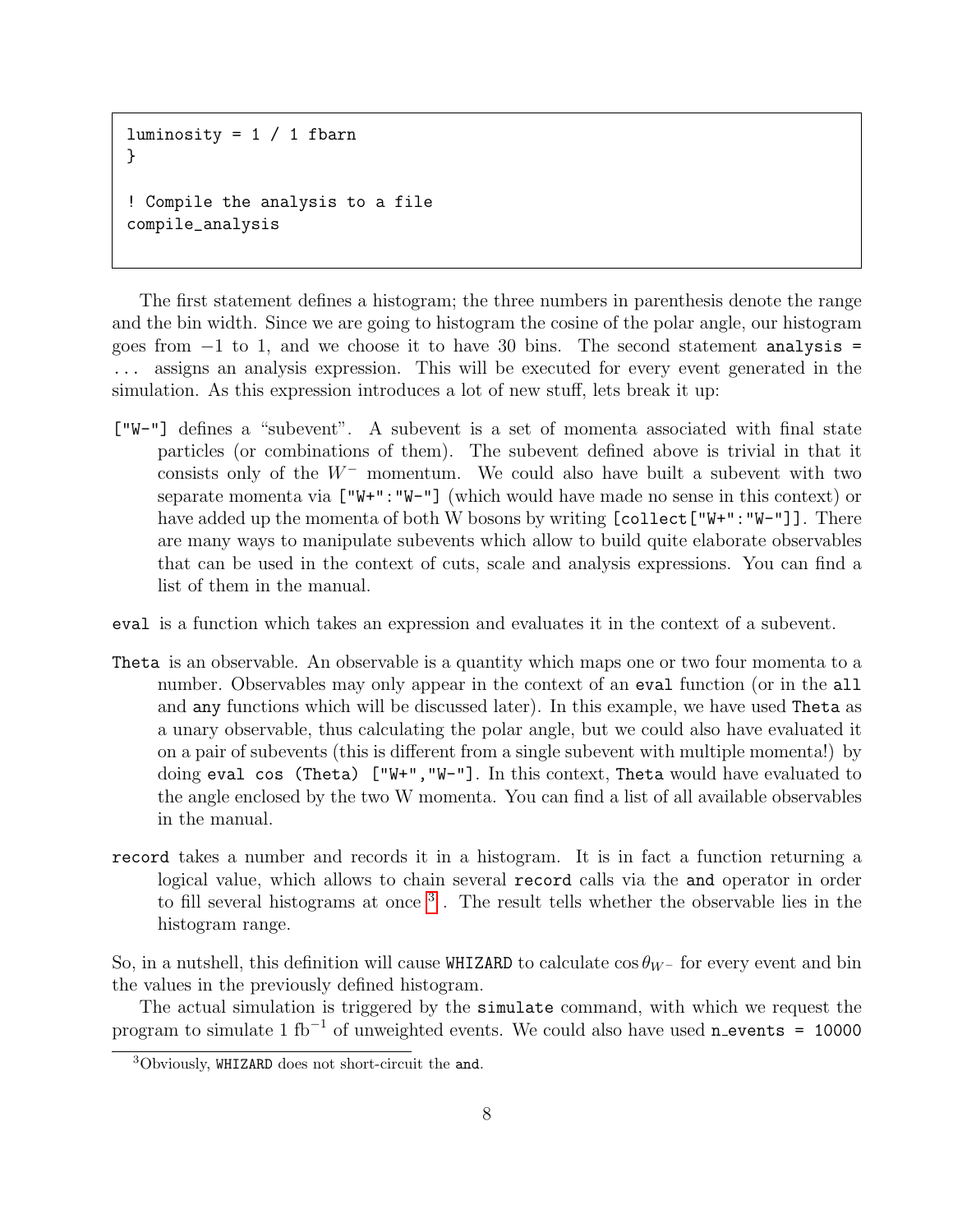instead of luminosity in order to set the number of generated events directly. Finally, after performing the simulation, the compile analysis command tells WHIZARD to write the analysis to disk and create a PDF<sup>[4](#page-8-0)</sup> containing any histograms and plots. The result can be found in whizard analysis.pdf. Inspect it with a PDF viewer (the virtual machine provides evince for this purpose). Also, observe how we used LATEX when labelling the histogram. This works because WHIZARD in fact uses LAT<sub>EX</sub> to generate the graphical analysis, so you can use whatever TEXish expressions you like.

During simulation, events are written to disk in a WHIZARD-specific format which contains all available information for each event and can be read back later (see the next self-study). We will later see how to instruct the program to provide additional event files in different formats.

### 3.2 More SINDARIN: options and global vs. local variables

Another new thing we encountered in the above SINDARIN snippets are command options. Most of these are just ordinary variables, the values of which influence the operation of WHIZARD. The only exception was iterations which does not correspond to a variable as it does not map to any of the available variable types. In addition, apart from sqrts, all of these variables were set inside {...} behind commands. The reason is simple: the effect of statements in curly brackets after commands is localized to the execution of this command—any changes are forgotten after the command has been executed. For example, we could also have moved \$title = ... out of the brackets and put it before the histogram = .... This would have worked just as well, but we would have affected all subsequently defined histograms. Similarly, we could have put sqrts = ... into curly brackets after integrate, but simulate would have complained about a missing value for sqrts in this case.

### 3.3 Self-Study

WHIZARD has a checksumming and caching mechanism which tries to reuse as much information as it can from previous runs. Rerun the above example and change the setup and parameters a bit in order to find out how it works. There are also flags which control the caching; try to locate them in the show output and see how they work. There are command line options which do the same thing; check out

```
$ whizard --help
```
and try them.

## 4 Hadron Collider: pp initial state

Simple  $W$  pair production at a hadron collider is used as example to show how flavor sums and structure functions work. We will also add an additional jet to the final state and use the opportunity to show how cuts work.

<span id="page-8-0"></span><sup>4</sup>The virtual machine has low memory, if this does not work form the start, please increase the memory of your VM (2 GB). Nevertheless you can also see the analysis in whizard analysis.data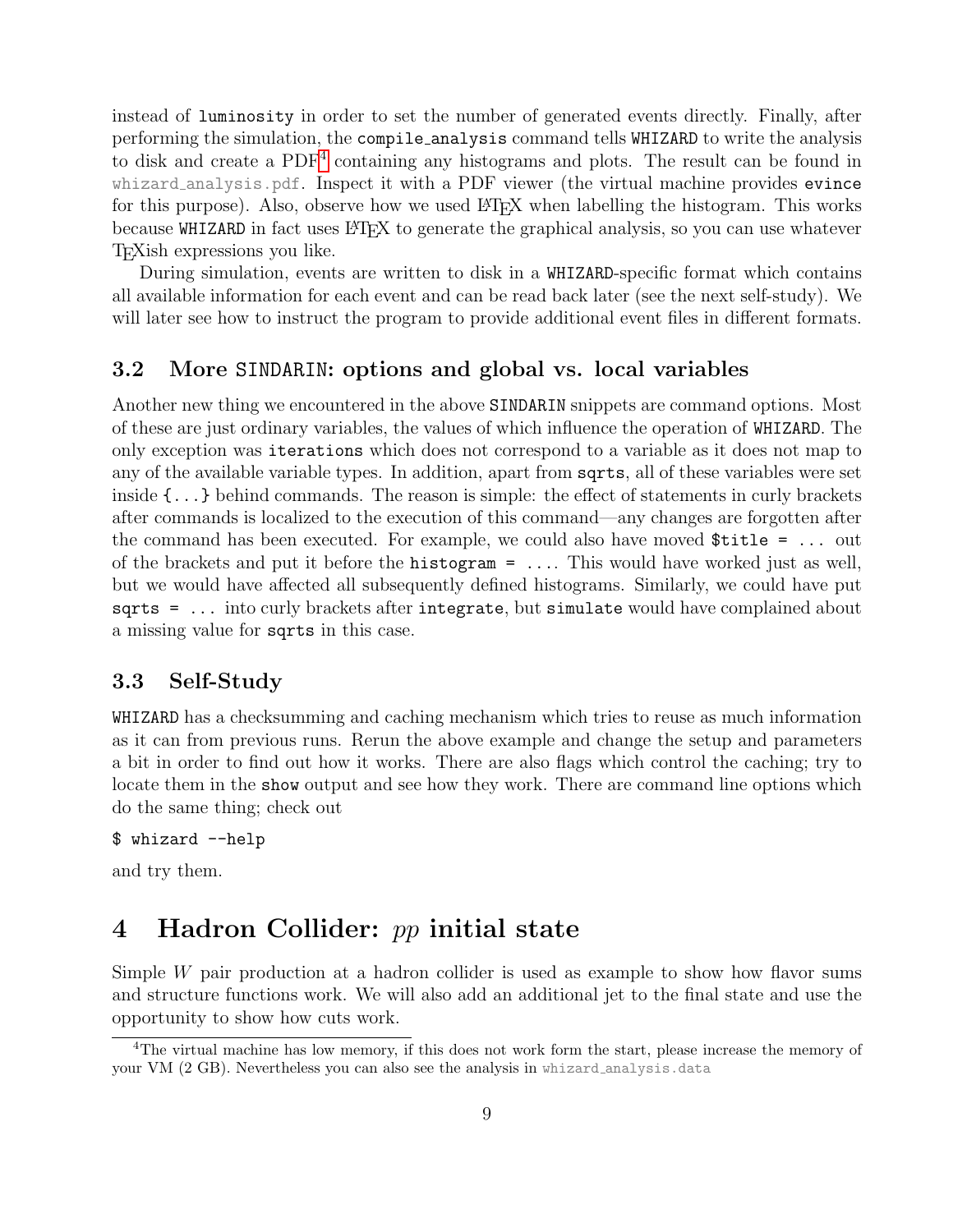### 4.1 Basic setup

In order to change our W pair production example to a proton-proton initial state and add a convolution with the parton distributions, change the above example such that the first few lines read

```
! Define the process
alias pr = u: ubar:d: dbar:gprocess proc = pr, pr => "W+", "W-"
! Deactivate visualization of channel history
?vis_history = false
! Compile the process into a process library
compile
! Setup the beams
sarts = 8 TeVbeams = p, p \Rightarrow pdf\_builtin
```
What changed?

- 1. We have to accomodate for the composite intial state at a hadron collider. To this end, final and initial state particles in WHIZARD can be defined as flavor products of particles, seperated by colons. In order to avoid repetition, an alias can be assigned to a flavor product, in this case  $pr^5$  $pr^5$ . In fact, assigning an alias creates a variable of the PDG(...) type which we already encountered in the variable list.
- 2. The cross section has to be convoluted with a structure function. This is accomplished by providing a beam setup via beams = . The equality sign is followed by a pair of particle identifiers p, p which identify the hadronic initial states as protons, followed by the declaration of the requested structure function => pdf builtin. In this case we are using the PDFs built into WHIZARD, the default being CTEQ6L. If WHIZARD was built with LHAPDF support,  $\Rightarrow$  lhapdf would be another choice which we will use later. Options for the choice of PDF set exist and are documented in the manual, and other structure functions are available for adding e.g. initial state photon radiation or simulating the beamstrahlung of a linear collider. Also, structure functions can be chained.

The changes in the resulting program output are not overly exciting, the most noteworthy being the summary of the structure function setup.

<span id="page-9-0"></span><sup>&</sup>lt;sup>5</sup> The more fitting identifier p is already taken by the actual proton, represented by its proper MCID.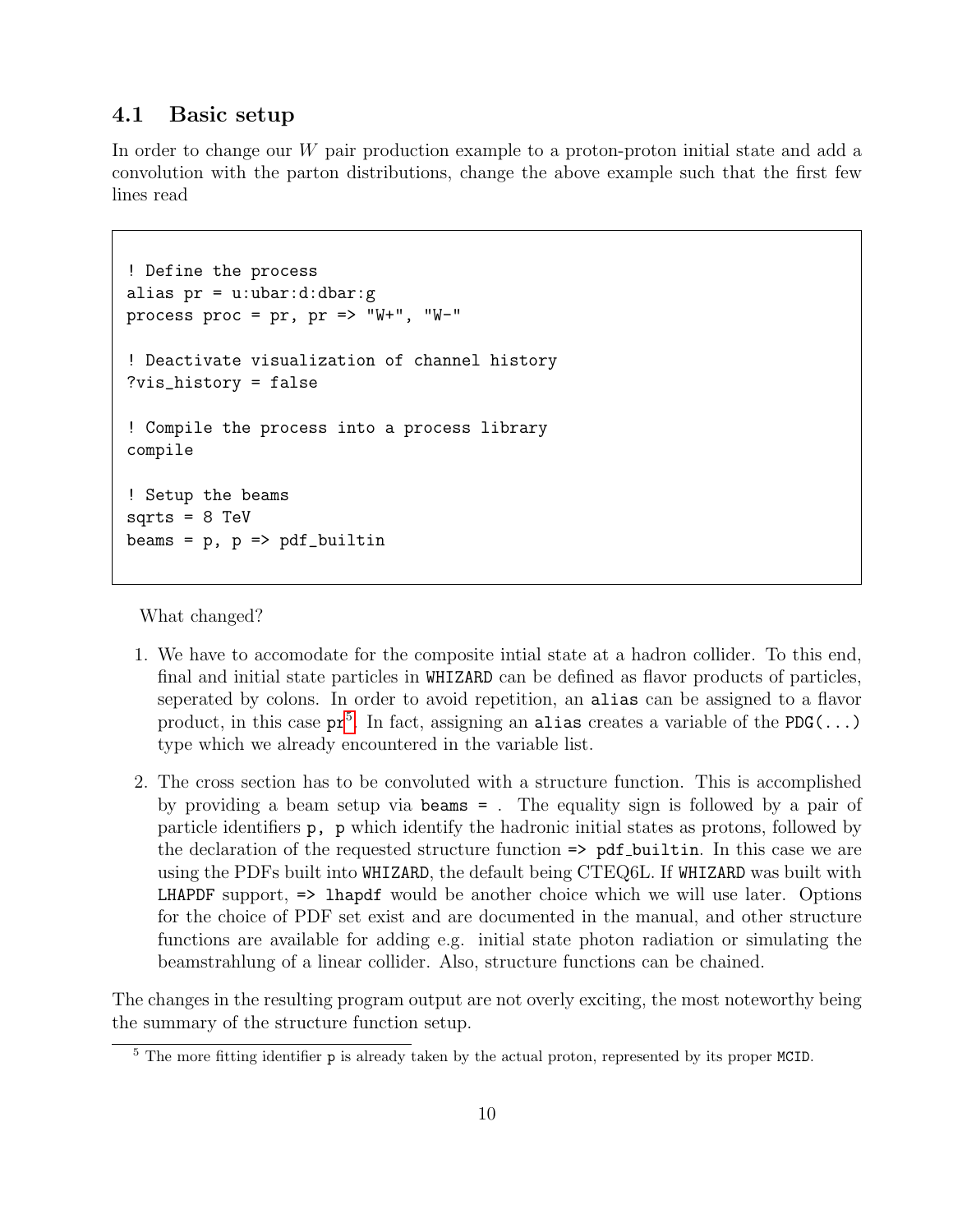## 4.2 Adding a jet and defining cuts

We now will add an additional jet to the final state of our  $W$  pair production example. The corresponding leading order matrix element has a divergence when the jet momentum becomes soft or collinear to the beam axis, and we therefore need a cut to remove it. Modify the first half of the example to read

```
! Define the process
alias pr = u:ubar:d:dbar:g
alias j = u:ubar:d:dbar:gprocess proc = pr, pr \Rightarrow "W+", "W-", j
! Deactivate visualization of channel history
?vis_history = false
! Compile the process into a process library
compile
! Set the process energy
sqrts = 8 TeV
beams = p, p => pdf\_builtincuts = all Pt > 5 GeV [i]and all 200 GeV < M < 2 TeV [collect ["W+":"W-":j]]
! Integrate the process
integrate (proc)
```
Apart from the additional jet in the final state, the only other new element is the introduction of two cuts √

 $p_{T, \text{jet}} > 5 \text{ GeV},$  200  $\text{GeV} \leq$  $\hat{s} \leq 2 \text{ TeV}$ 

The first cut keeps the jet momentum away from the dangerous soft and collinear regions, the second cut is for demonstration purposes. Here is a detailed explanation:

- [j] and [collect ["W+":"W-":j]] are subevents. The first consists of the momenta of all final state particles which match the j alias (only a single momentum in our case), and the second contains the sum of all final state momenta.
- The all function takes a logical expression, evaluates it for all momenta in a subevent and concatenates the results with a logical and—a phasespace point passes the cut only if all momenta in the subevent satisfy the condition. On the other hand the function any accepts a phasespace point if at least one condition is true.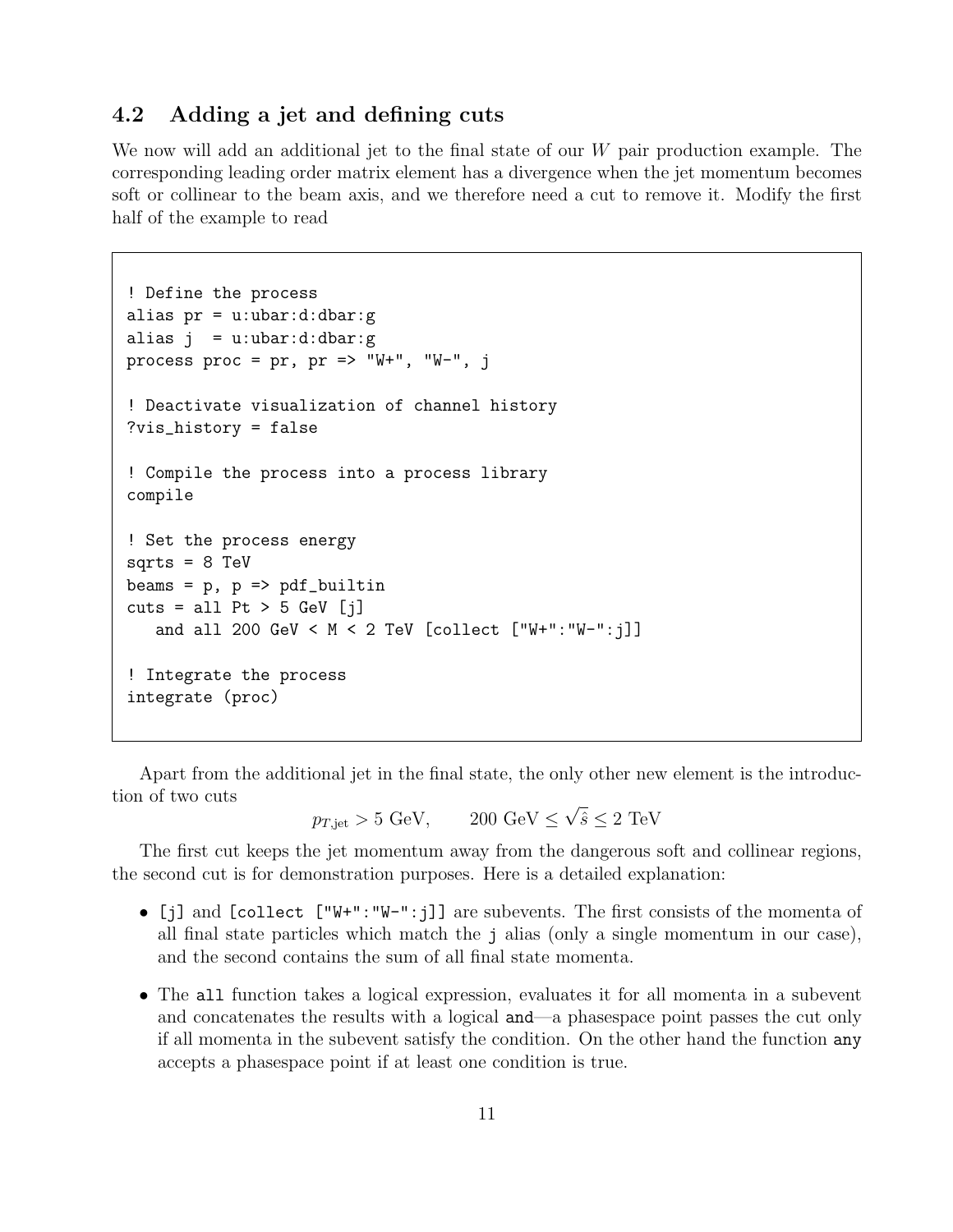- The observables Pt and M evaluate to the transverse energy and the invariant mass.
- Both cuts are concatenated with a logical and.

Note that it is possible to define additional cuts which are only applied to the generated events—those are set up with selection = ... instead of cuts = ....

The output of the run does not deliver new insights.

### 4.3 Self-Study

Take a look at the generated angular distribution and compare it the leptonic case—where does the difference come from? If you like, try to extend the example to include the decay of the W bosons by using the inclusive matrix element for  $pp \to e^+ \nu_e \mu^- \bar{\nu}_\mu$ .

## 5 Showering of the semileptonic channel

In this last section you will learn how you can use WHIZARD to generate your signal sample and to enable the parton shower in WHIZARD.

## 5.1 Adding decays for the Ws

We will change our SINDARIN file with the process  $pp \to W^+W^-$  in such a way that the Ws decay semileptonically. In order to implement this change, we just have to add three additonal lines. Add two additional process definitions

```
process wpdecay = "W+" => u, dbar
process wmdecay = W-W-W = > e1, N1
integrate (wpdecay,wmdecay)
```
right after the existing one and two additional statements

```
unstable "W+" (wpdecay)
unstable "W-" (wmdecay)
```
just before the simulate statement and rerun the program. The unstable statement tells WHIZARD to treat a particle (the  $W$  in this case) as unstable and decay it during event generation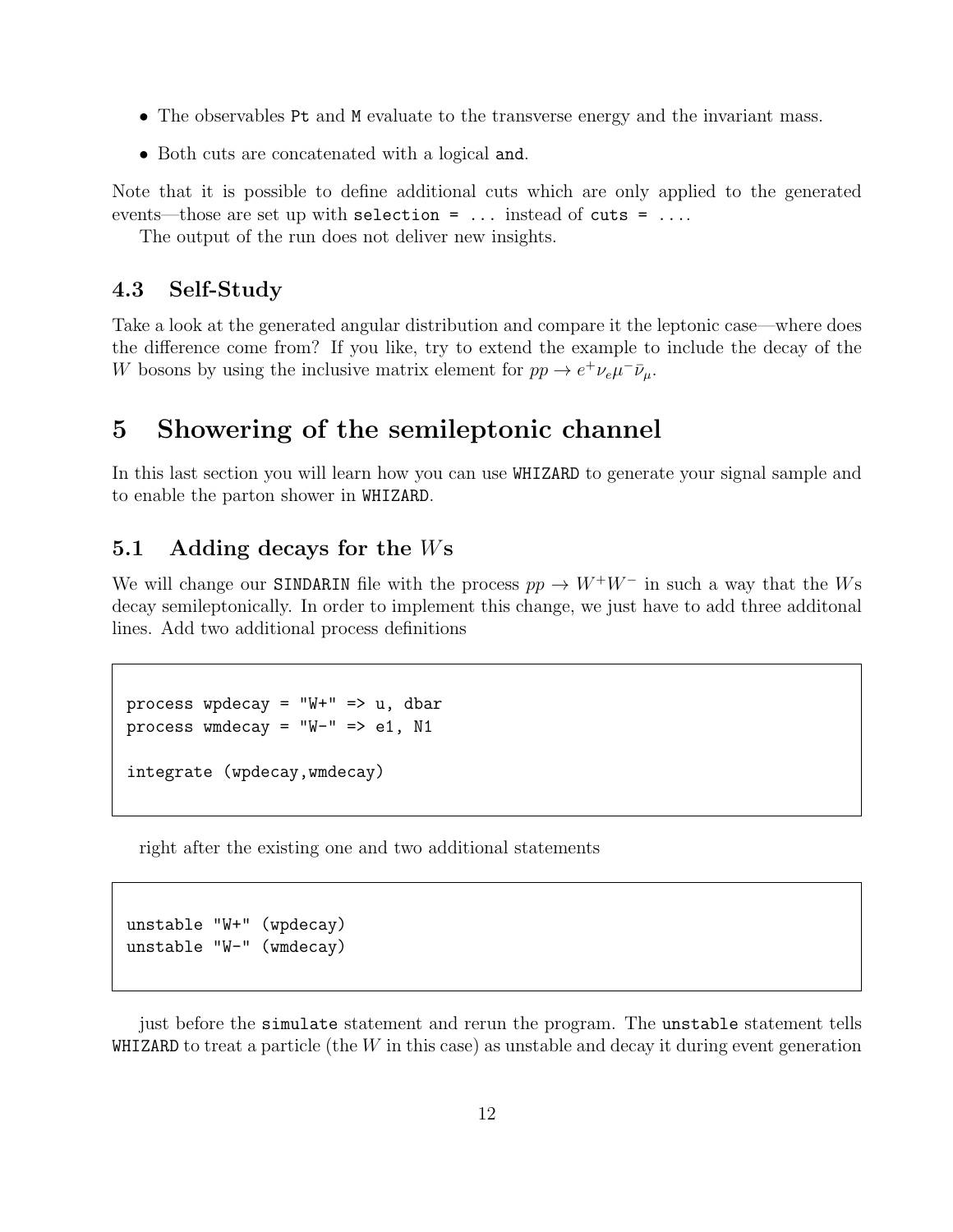via the decay processes listed in parenthesis. The resulting cascade decays will fully preserve spin and color correlations.

The program output shows you that WHIZARD now automatically calculates the integral of the decay matrix element once the simulation is started.<sup>[6](#page-12-0)</sup> Take a look at the generated histogram—what has gone wrong? Try to fix it.

### 5.2 Parton shower and underlying event

In order to complete the simulation, we will now add a parton shower and the simulation of underlying event and hadronization to the generated events. Normally it is recommended to use PYTHIA for the shower, but this feature is not available in WHIZARD 2.2.0 beta. Therefore we will use native shower of WHIZARD. In order to activate it, add the following lines right before the simulate statement

```
! Define shower options
?allow_shower = true
?ps_fsr_active = true
?ps_isr_active = true
?ps_use_PYTHIA_shower = false
?ps_isr_only_onshell_emitted_partons = true
ps_max_n_flavors = 5
ps_mass_cutoff = 0.5 GeV
#$ps_PYTHIA_PYGIVE = "MSTP(5)=108;MSTP(81)=0;MSTJ(41)=1;MSTJ(21)=0;MSTP(68)=0"
```
lower the luminosity

luminosity =  $1 / 10$  fbarn

and rerun the program. Most options should be self-explanatory:

- ?allow\_shower activates the parton shower.
- ?ps fsr active and ?ps isr active add initial and final state radiation via the parton shower.
- ?ps use PYTHIA shower activates/deactivates PYTHIA shower.

<span id="page-12-0"></span><sup>6</sup>We could also have explicitly calculated the integral prior to the simulation using integrate.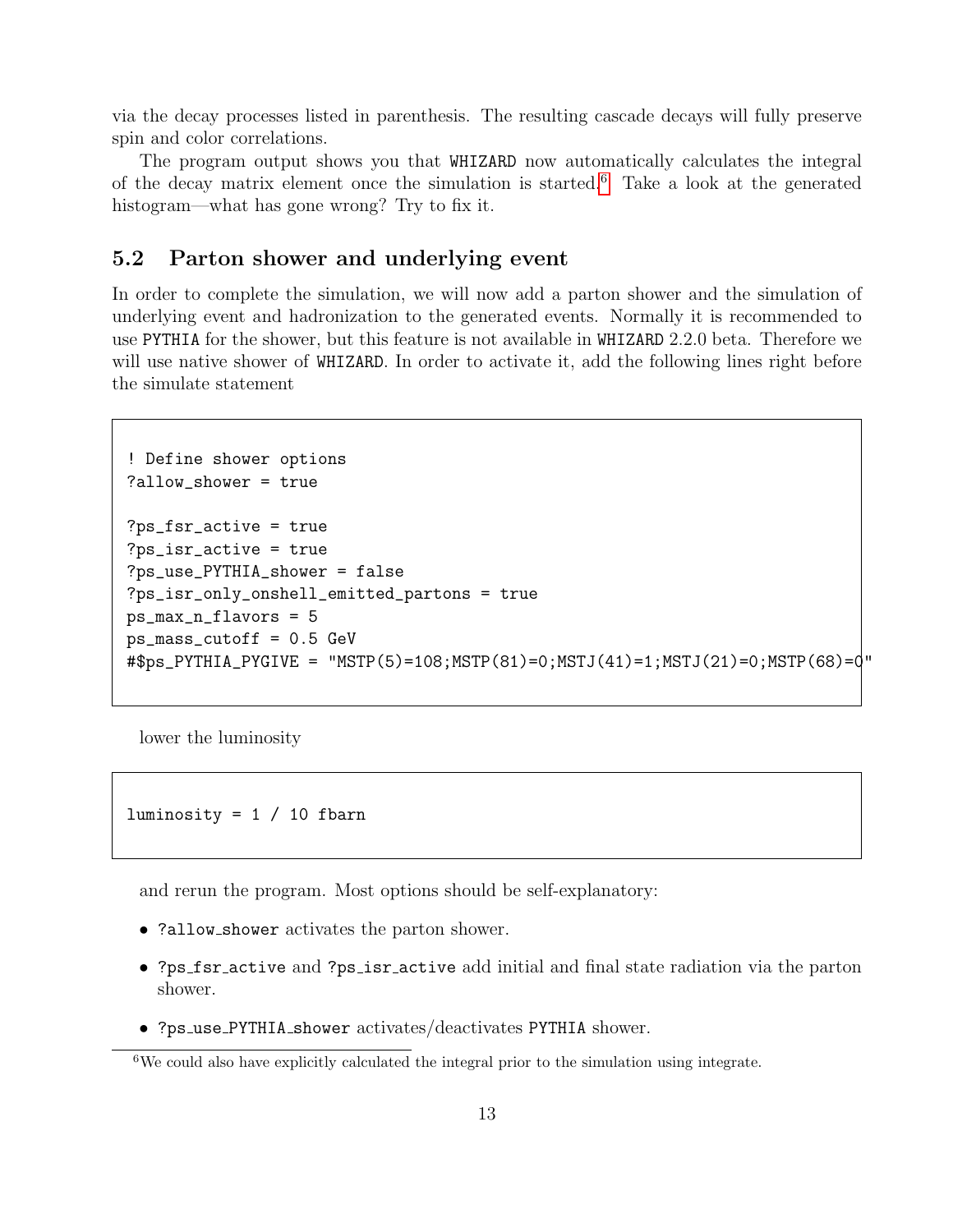- ps max n flavors sets the number of active flavors in the parton shower.
- ps mass cutoff sets the cutoff scale of the shower.
- \$ps PYTHIA PYGIVE passes additional options to PYTHIA via the PYGIVE call. Please refer to the PYTHIA manual for more information (not used in this tutorial).